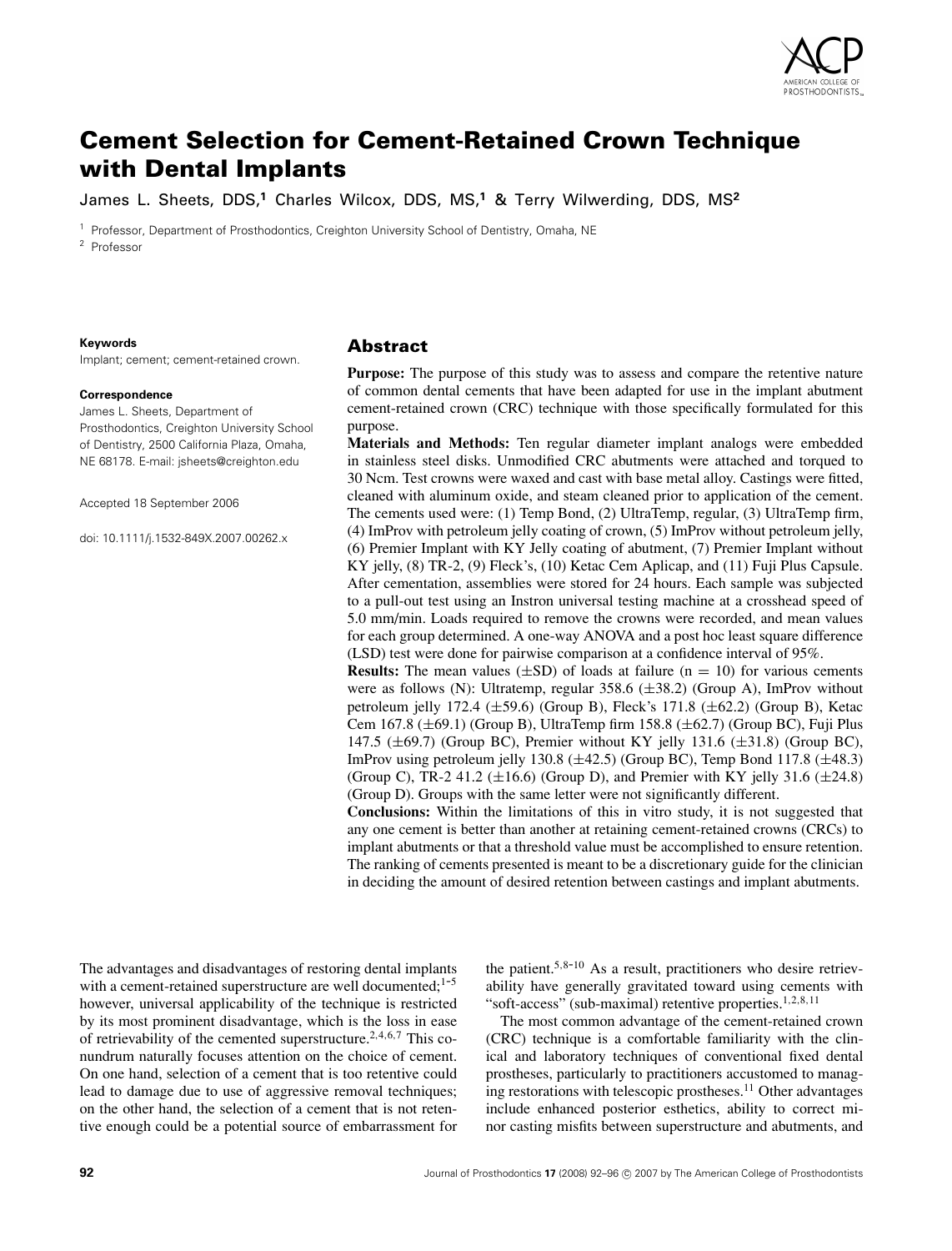reduced technique sensitivity both in the clinic and the laboratory.3-5,<sup>8</sup> Additionally, the CRC technique becomes the method of first resort when confronted with malaligned implants.<sup>8</sup>

The greatest disadvantage of the CRC technique is the lack of a reliable means of retaining and then retrieving the superstructure for routine care and maintenance. Retrievability is highly desirable for cleaning, and it facilitates evaluation for mobility of ailing implants.<sup>2,4,6</sup> In addition, treatment for periimplant bone loss can be enhanced by removing the superstructure and resubmerging the implant.<sup>6</sup> Mechanical failures are also rectified by retrieving the superstructure. Abutment screw loosening is cited as the most frequent complication of implant-supported crowns and fixed partial dentures (4.5– 30.7%; average  $= 7\%$ ).<sup>1,4,7,12-14</sup> Another drawback to the CRC technique is the reported potential for damage due to the inability to retrieve excess cement from implant margins, leading to adverse periodontal problems.6

Logically, no single retrievable cement will suffice for all clinical situations. Mechanical factors, such as resistance/retention form, height, distribution and number of abutments, accuracy of superstructure fit, as well as maxillary versus mandibular arch, will strongly influence the amount of cement retentiveness required for a given restoration. $8-10,15-25$ Knowledge of the relative retentiveness of different cements should improve the utility of the CRC technique by offering the clinician a progression of retentive strengths from which to choose. $5,26$ 

A number of references that compare the retentiveness of the cements commonly used in this technique are available. $8-10,27-30$  This study will assess and compare the retentive nature of common dental cements that have been adapted for use in the implant CRC technique and compare them to two cements that are formulated specifically for this purpose.

# **Materials and methods**

Ten regular diameter implant analogs were imbedded into individual 1-inch diameter stainless steel disks. Unmodified abutments, measuring 6.38 mm in height and 5 mm at the base and having a 3◦ taper, were attached to the analogs and torqued to 30 Ncm using a torque wrench (all Lifecore Biomedical, Chaska, MN) (Fig 1). The abutment screw was covered with a cotton pellet, and the access hole was closed with Cavit (3M ESPE, St. Paul, MN) flush with the occlusal surface of each abutment.

Test crowns were waxed (Slaycris Wax, Portland, OR) directly onto each of the unmodified abutments and sprued. The sprue was left a minimum of 10 mm in length and parallel to the line of draw of the crown to be later used as the mechanism of attaching the crown to the Instron (MTS Systems Corp., Eden Prairie, MN) crosshead. The waxed crowns were invested and cast in a base metal alloy (Rexillium III, Pentron Laboratory Technologies, Wallingford, CT) in the usual manner.

The test crowns were fitted to the abutments using a disclosing powder (Quickcheck, Vacalon, Pickerington, OH) under  $3\times$  magnification by one of the participants (JS). The internal surface of each crown was airborne-particle abraded with  $50-\mu$ m aluminum oxide (Sterngold, Atteboro, MA), and crown internal and abutment surfaces were steam cleaned (Fig 2).



**Figure 1** Stainless steel disk containing analog and attached CRC abutment.

The cements used in this study are listed in Table 1. All cements were mixed following the manufacturer's instructions. The only alterations to the established manufacturer's protocols were with the second runs of both Im-Prov, in which the petroleum jelly (Perrigo, Allegan, MI) coating of the crown was eliminated, and Premier Implant cement, in which the KY Jelly (Personal Products Company, Skillman, NJ) coating of the abutment was eliminated. This was done to test the retentiveness of these cements in the absence of surface contamination.



**Figure 2** Test crown fabricated to align with CRC abutment.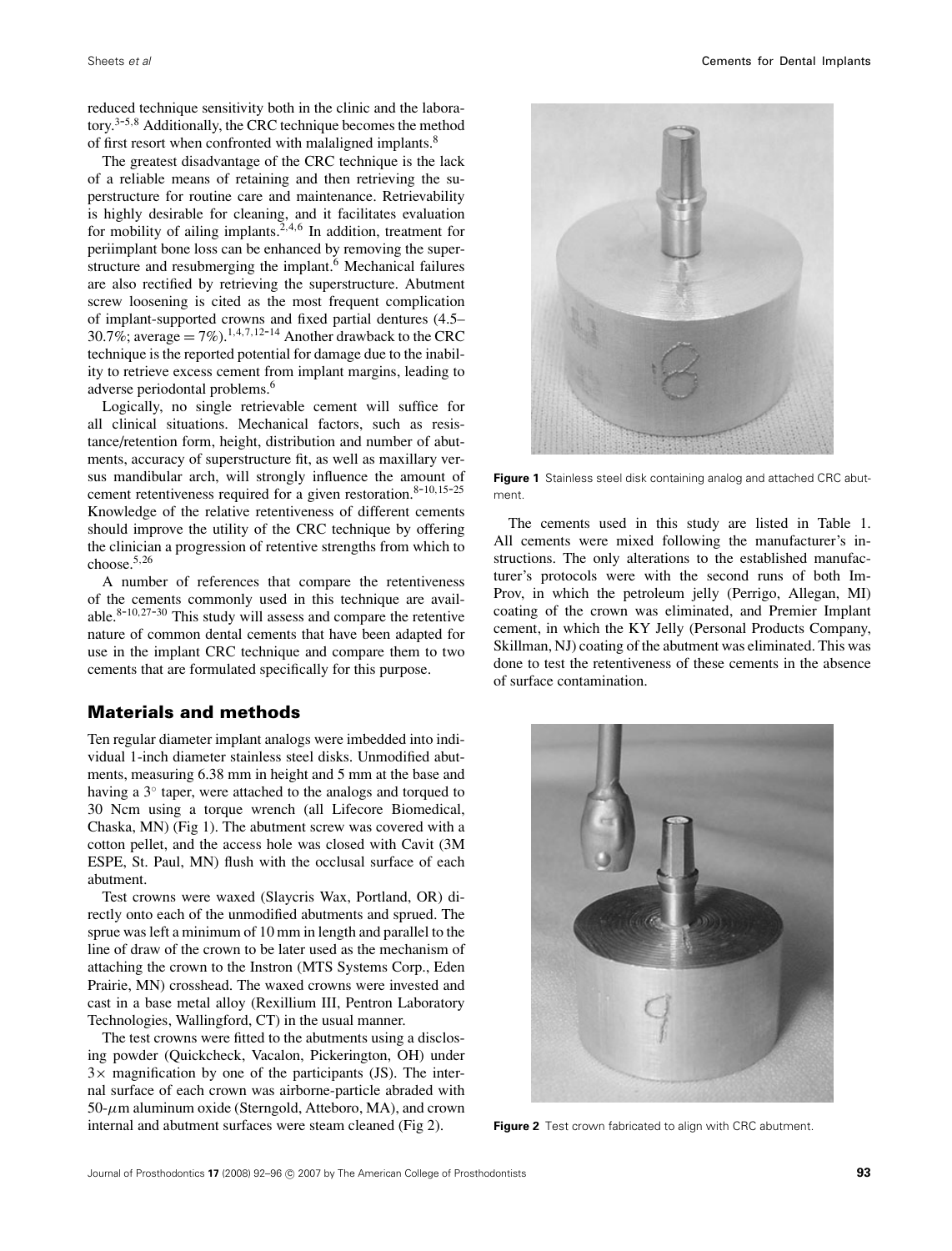|  |  | <b>Table 1</b> Cements listed by name, type, and manufacturer |  |  |  |  |  |  |
|--|--|---------------------------------------------------------------|--|--|--|--|--|--|
|--|--|---------------------------------------------------------------|--|--|--|--|--|--|

| Item            | Cement name                                                         | Cement type                                                        | Manufacturer                    |
|-----------------|---------------------------------------------------------------------|--------------------------------------------------------------------|---------------------------------|
| C <sub>1</sub>  | Temp Bond                                                           | Temporary crown and bridge cement, zinc oxide<br>eugenol base      | SDS Kerr, Glendora, CA          |
| C <sub>2</sub>  | UltraTemp, temporary polycarboxylate<br>cement (regular set)        | Polycarboxylate temporary cement                                   | Ultradent, South Jordan, UT     |
| C <sub>3</sub>  | ImProv, temporary cement (with petroleum<br>jelly coating of crown) | Non-eugenol, acrylic/urethane based temporary<br>cement            | Nobel Biocare, Göteborg, Sweden |
| C <sub>4</sub>  | ImProv, temporary cement (without<br>petroleum jelly)               | Non-eugenol, acrylic/urethane based temporary<br>cement            | Nobel Biocare, Göteborg, Sweden |
| C <sub>5</sub>  | Premier Implant cement (with KY Jelly<br>coating of crown)          | Non-eugenol, temporary resin cement for implant<br>retained crowns | Premier, Plymouth Meeting, PA   |
| C <sub>6</sub>  | Premier Implant cement (without KY Jelly)                           | Non-eugenol, temporary resin cement for implant<br>retained crowns | Premier, Plymouth Meeting, PA   |
| C <sub>7</sub>  | TR-2, temporary resin cement                                        | Resin-based, autocure material for interim<br>cementation          | Parkell, Farmingdale, NY        |
| C8              | Fleck's cement                                                      | Zinc phosphate                                                     | Mizzy, Inc., Cherry Hill, NJ    |
| C <sub>9</sub>  | Ketac Cem Aplicap                                                   | Glass ionomer luting cement                                        | 3M ESPE, St. Paul, MN           |
| C10             | Fuji Plus Capsule                                                   | Radiopaque reinforced glass ionomer luting cement                  | GC America, Alsip, IL           |
| C <sub>11</sub> | UltraTemp, temporary polycarboxylate<br>cement (firm set)           | Polycarboxylate temporary cement                                   | Ultradent, South Jordan, UT     |

Crowns were cemented to abutments using a uniform 2-kg load directed down the long axis of the sprue until the cement had set (Fig 3). Excess cement was cleaned off, and the crowns were allowed to set for 24 hours.

The disk assembly was attached to the base component of the Instron unit, and the crown was attached to the crosshead by means of the sprue (Fig 4). The Instron unit was set to a crosshead speed of 5.0 mm/min until complete rupture of the cement bond. Peak load in pounds was measured for each crown removal and converted to Newtons.

Between each run, the residual cement was mechanically removed with a hand instrument, the internal surface of the crown was airborne-particle abraded, and both crown and



**Figure 3** Modified surveyor showing 2-kg weight directed along long axis of implant at cementation.



**Figure 4** Disk attached to lower member and crown via sprue attached to upper member of Instron for pull-test.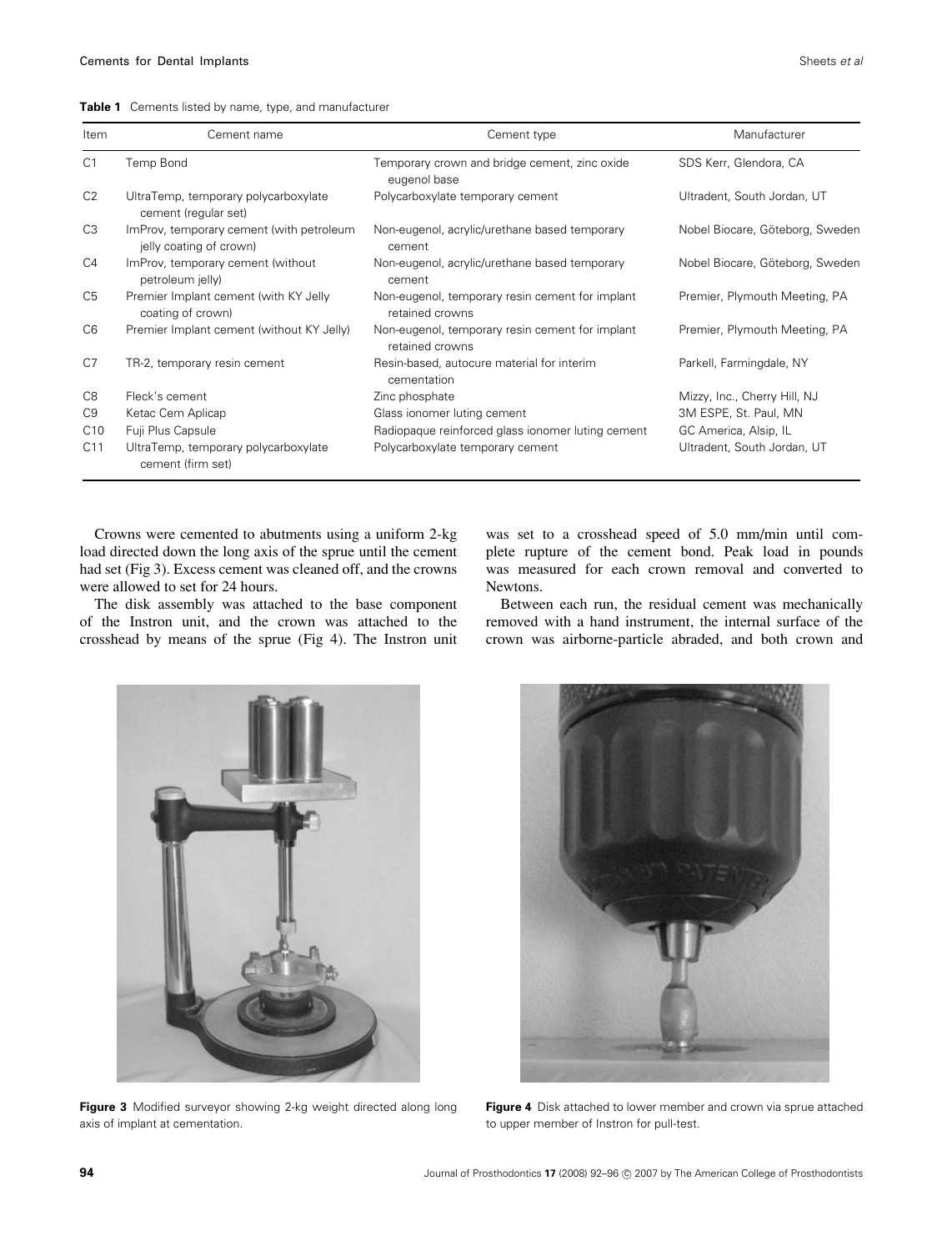**Table 2** Force to dislodgment one-way ANOVA test

| Cement          | n  | Mean (Newtons) | Standard deviation (Newtons) |
|-----------------|----|----------------|------------------------------|
| C <sub>1</sub>  | 10 | 117.8          | 48.3                         |
| C <sub>2</sub>  | 10 | 358.6          | 38.2                         |
| C <sub>3</sub>  | 10 | 130.8          | 42.5                         |
| C <sub>4</sub>  | 10 | 172.4          | 59.6                         |
| C <sub>5</sub>  | 10 | 31.6           | 24.8                         |
| C <sub>6</sub>  | 10 | 131.6          | 31.8                         |
| C7              | 10 | 41.2           | 16.6                         |
| C <sub>8</sub>  | 10 | 171.8          | 62.2                         |
| C <sub>9</sub>  | 10 | 167.8          | 69.1                         |
| C10             | 10 | 147.5          | 69.7                         |
| C <sub>11</sub> | 10 | 158.8          | 62.7                         |

abutment surfaces were steam cleaned. Aluminum oxide was not used on the abutment surface.

Data were reported in Newtons. A one-way ANOVA and a post hoc least square difference (LSD) test were done for pairwise comparison at a confidence interval of 95%.

## **Results**

Results from the one-way ANOVA test are recorded in Table 2. Rank ordering of the means and grouping of similar materials by significance from the LSD test are presented in Figure 5. Cement C2 (Group A) was significantly higher than all other cements (*p* < 0.05). Cements C4, C8, C9, C11, C10, C6, and C3 (Group B) were all similar  $(p > 0.05)$  in retention to each other. Cements C11, C10, C6, C3, and C1 (Group C) were also similar ( $p > 0.05$ ). Cements C7 and C5 (Group D) formed the fourth group ( $p > 0.05$ ).

Group A cement was significantly different  $(p < 0.05)$  than all other groups, having a mean twice that of any other cement. Groups B and C were primarily the same with the addition of C4, C8, and C9 at the upper end of Group B, and C1 (Temp Bond) to the lower end of Group C. These cements form a good middle line contingent of materials. Group D, the C7 and C5 cements, was significantly less retentive, being about one-third to one-fourth that of the Temp Bond.

### **Discussion**

The debate on what type of cement to use for the CRC technique continues. A glance at a typical Internet forum can deliver some insight into the ongoing discussion and the lack of clinical unanimity.<sup>31</sup>

Mansour et al observed that the goal of studies such as these is not to discover the "best" cement. Rather, the goal is to "provide a ranking order of the cements in their ability to retain the castings."29 The clinician's opportunity to select from the retentiveness of various cements and apply it in an escalating fashion allows a sense of comfort and control when releasing the patient after insertion of the crown.<sup>5</sup>

The group of cements tested in this study ranged from common dental cements generally designated for permanent cementation to those considered for provisional cementation and included some specifically designed for implant restorations.

One would reasonably expect that those cements generally formulated as permanent luting agents (i.e., zinc phosphate, glass ionomer, and resin-modified glass ionomer) would be at the top of the retention list; however, Mansour et  $al^{29}$  found that the rank order of cement retentiveness differed when tested on implants rather than on natural teeth. This was also found to be true in this study. Preconceived expectations generally held true, with the one unique finding being Ultra Temp, regular set, a polycarboxylate provisional cement, topping the list.

Likewise, no determination was made as to what constitutes a threshold (minimum) value that provides ample retentiveness. It is not known if the TR2 or Premier Implant cement with the KY Jelly would provide sufficient retention so that the patient would not have to return for recementation at an unexpected time. In general, however, the rank order obtained in this study is in agreement with the rank order of similar studies. $8,9,27-29$ 

Hebel and Gajjar<sup>5</sup> report the common practice of adding petroleum jelly into the mixture of zinc oxide and eugenol cement in order to reduce its retentive properties. Both of the purposely-designed implant cements used in this study instruct the user to coat either the abutment (Premier) or the crown interior (ImProv) with a light coat of petroleum or KY jelly. Indeed, the lowest retentive values in this study were achieved by one of these two cements (Premier); however, one must consider



**Figure 5** Rank ordering of cements by mean force to dislodgment and grouping of similar cements (Groups A–D) by significance from least square difference test.